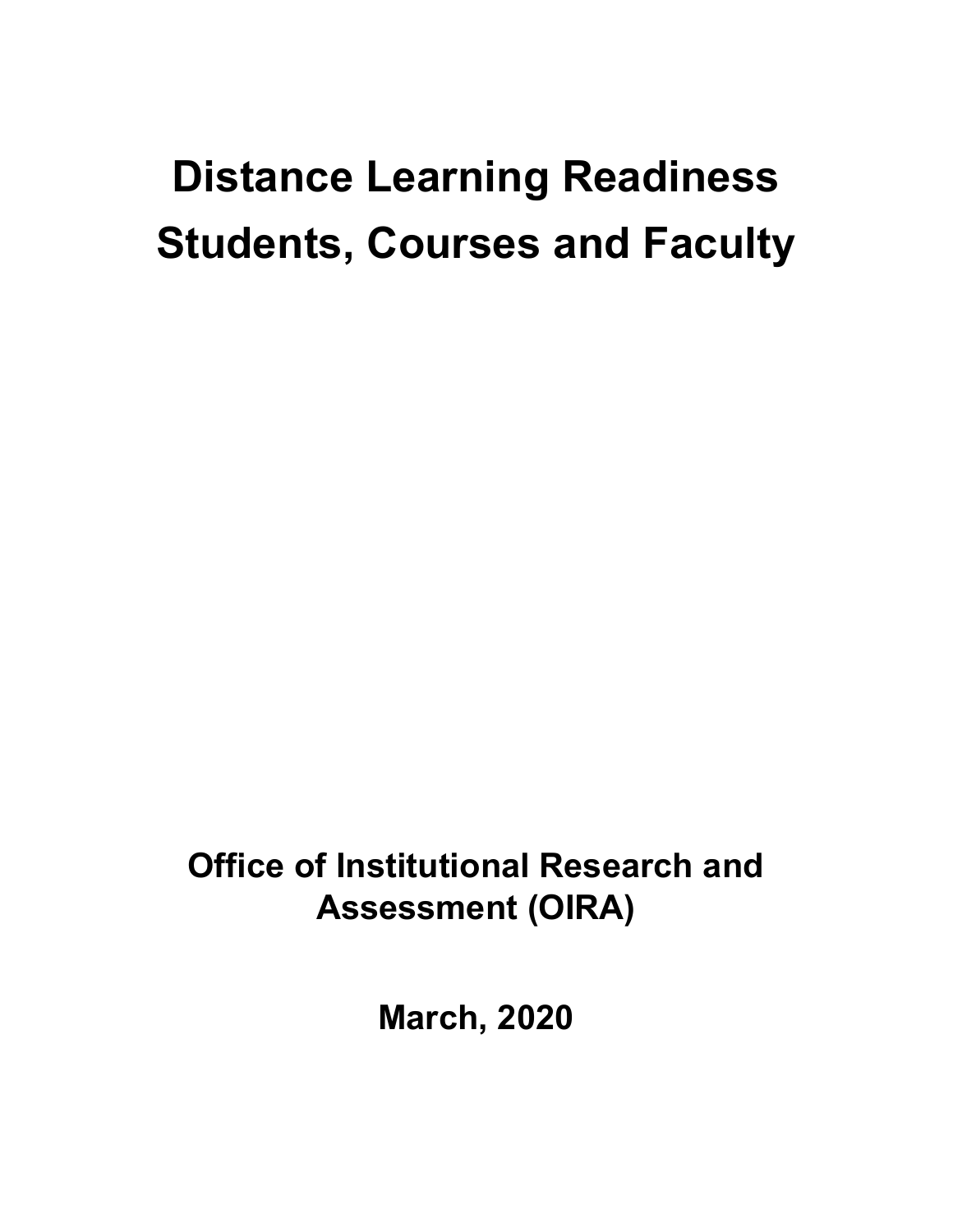## **Distance Learning Readiness: Courses, Faculty and students**

From March 17 (prior to the CUNY-wide distance learning period which started on March 19), several surveys related to distance learning readiness were administrated. The summary of the results below is accompanied by PDF files with more detailed information.

- Department Chairs were surveyed about distance learning readiness of courses in their departments.
- Chairs of the Social Science, Business & Technology (BAT), and Natural Sciences departments, and point persons for the Liberal Arts majors and College Discovery (CD) responded to a survey about their faculty readiness.
- Faculty from determents where Chairs did not respond to the survey (Education & Language Acquisition (ELA), English, Health Sciences, Humanities, Math Engineering & Computer Science (MEC) and Library) responded individually to the same survey.
- Student were initially surveyed to gauge their readiness in general, but we subsequently added fields that allowed students who required assistance with computers or the internet to provide their names and contact information. To avoid duplications, since students could respond to both versions of the survey, the results only include the initial administration.

#### Results regarding distance learning readiness for courses

- Overall, the Department Chairs reported that the courses were either ready (81%) or almost ready (9%) for distance education. Only 1% of the courses could not be conducted with distance learning, and for 8% it is challenging, but can be done.
- The BAT, English, ELA and Humanities departments had the highest proportion of courses fully ready for distance learning (over 95%). Not surprisingly, the department with the largest number of courses that cannot be taught online is Health Sciences (9.2%).
- Blackboard is used in 94% of the courses, usually in conjunction with other online resources and platforms, mainly email, Zoom, Word Press (by the English department), virtual simulation software (by Health Sciences), WebEx, Digication, and ePortfolio (note that ePortfolio and Digication were not included in the dropdown menu).

#### Results regarding distance learning readiness for faculty

• The Chairs provided responses for 88% of the faculty in their departments, while the response rate for the online faculty survey was 32% - covering 52% of the faculty overall. Responses by the Chairs are very similar to those of individual faculty respondents.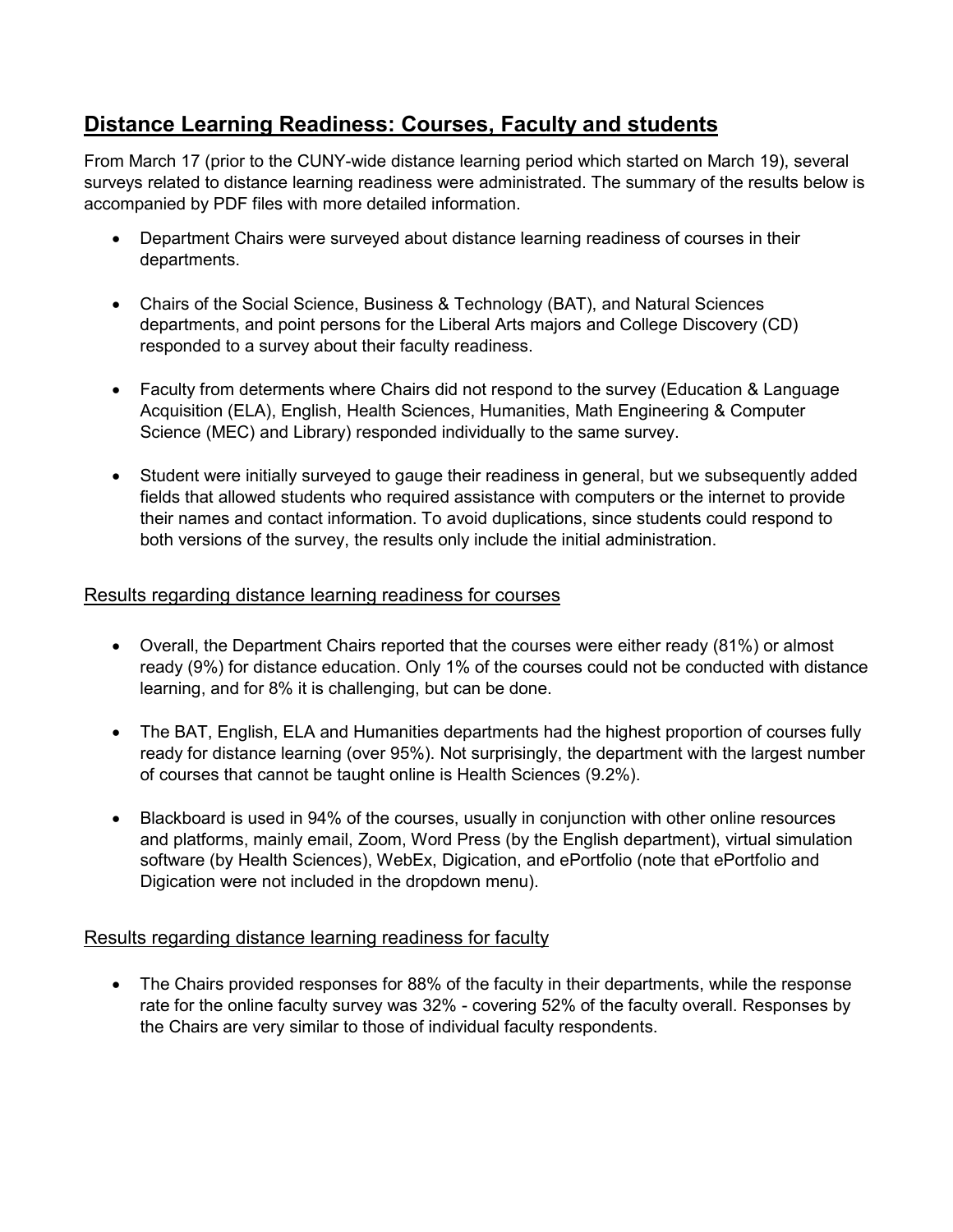- The vast majority of all faculty (97.5%) have desktop computers or laptops; around 40% have tablets or iPads and around 75% have smartphones.
- Almost all faculty (over 93%) have internet access at home which can be used for classwork, and only one faculty member reported having no access to the internet.
- Half of all faculty either had previous experience with teaching distance learning or were familiar with the tools. With 17% of the faculty having previous experience teaching a fully distance learning course (15% as reported by the chairs and 21% of the faculty respondents), and 34% familiar with distance learning tools (36% as reported by the chairs and 32% by the faculty respondents).
- The other faculty members either had limited experience with distance learning teaching tools (29%), or never used them (18%).
- When departments are compared, the departments with the largest proportions of faculty who either taught distance learning courses or were familiar with the tools were Natural Sciences, Liberal Arts, and Humanities.
- The attached PDF file provided the overall responses accompanied by details responses for departments and type of respondents (Chairs or individual faculty).

#### Results on distance learning readiness for students

The distance learning survey for the students was modified after it was conducted from March  $17 - 20$ to allow students to include their names and contact information if they require assistance. To avoid double counting (because students could respond more than once), the results only include responses to the initial survey.

- 2,449 students responded to the initial survey a 17.6% response rate.
- About half of the students (52%) were satisfied with their distance learning courses. Additionally, 11% reported that they do not have courses online. It should be noted, however, that the survey was conducted in the first few days of students distance learning experience.
- Only 14% of the respondents had online classes before.
- Close to 80% of the students reported having desktop computers or laptops, 24% had tablets or iPads and 63% reported having a smartphone.
- The proportion of student who did not have any device (computers or tablets) is 17%, 5% had only tablets or iPads, 59% had only desktop computers or laptops and 19% had both.
- Only 65% of the students reported they can download the software they need for their classes, while 22% reported that their device can work only with some of the software. The other 13% either did not have an appropriate device or did not have any device.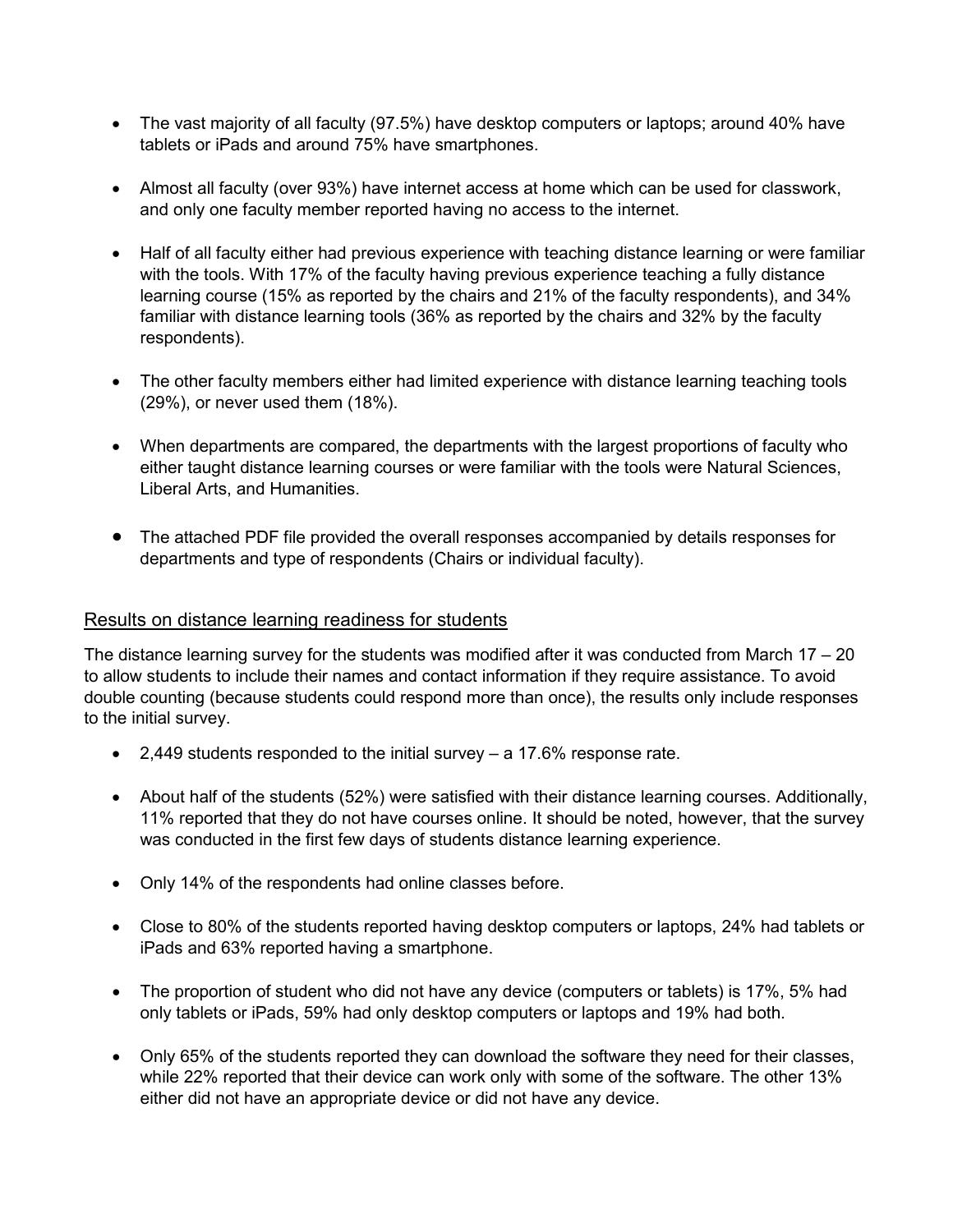- While 93% of the students had an internet access at home, 16% of them reported that it was too slow for their classwork.
- Finally, the online platform that was used by the vast majority of the students was Blackboard (89%). However, it was used in conjunction with a large number of other online tools including emails (58%), Lumenlearning (21%), Zoom (15%) and Microsoft Office 365 (17%). Many respondents mentioned platforms that were not listed in the survey with Slack, Launchpad, Google Classroom and ePortfolio the most frequently mentioned.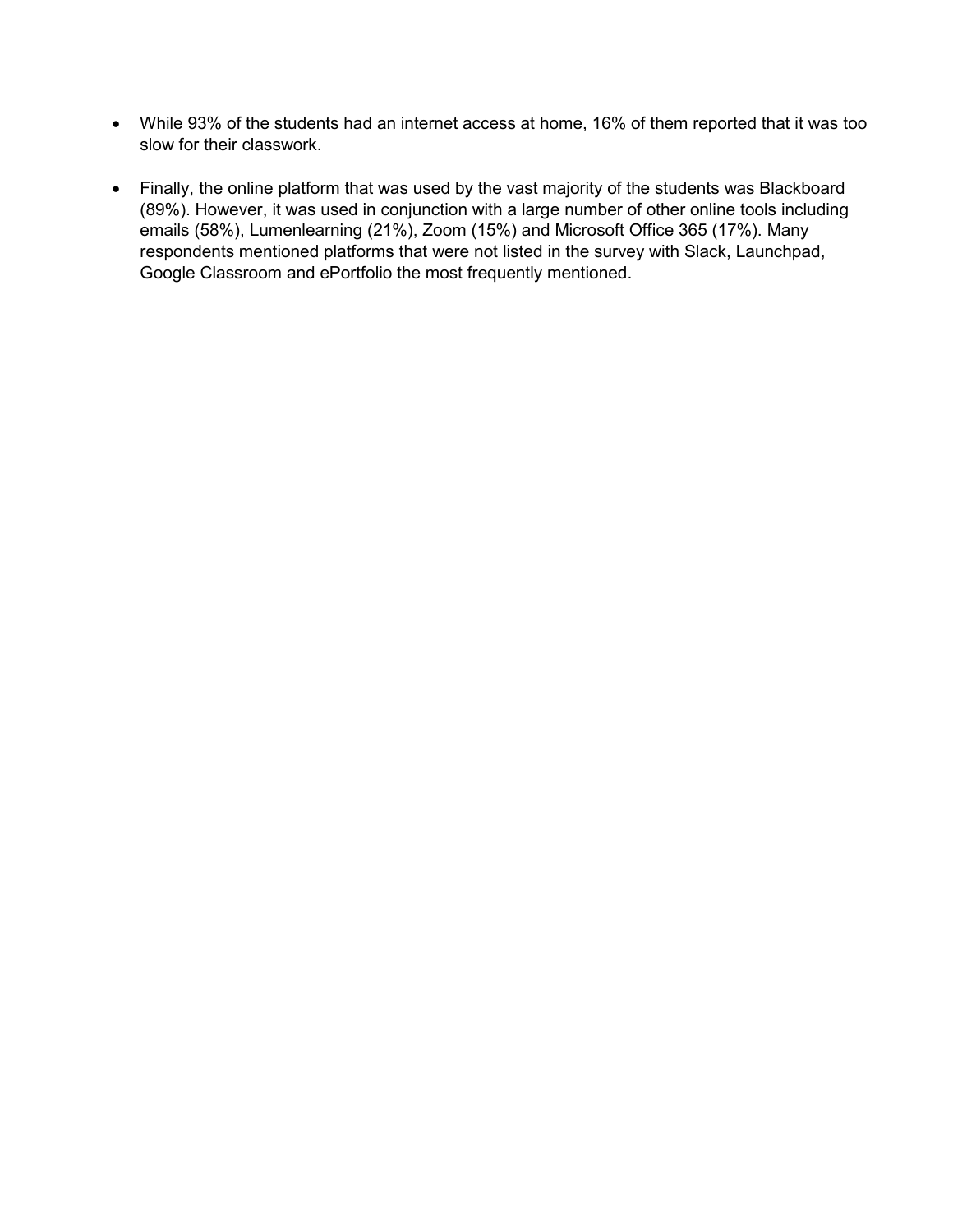### **Course readiness for Distance Learning (Completed by the Chairs) - Final**

|                                                                                                |    | <b>Social</b>  |               |            |                | Natural         |    |         |                |            |     |                   |    | Health          |               |            |                | Liberal     |         |   |           |                      |        |
|------------------------------------------------------------------------------------------------|----|----------------|---------------|------------|----------------|-----------------|----|---------|----------------|------------|-----|-------------------|----|-----------------|---------------|------------|----------------|-------------|---------|---|-----------|----------------------|--------|
|                                                                                                |    | <b>Science</b> |               | <b>BAT</b> |                | <b>Sciences</b> |    | English |                | <b>MEC</b> |     | <b>Humanities</b> |    | <b>Sciences</b> |               | <b>ELA</b> |                | <b>Arts</b> | Library |   | <b>CD</b> |                      | Total* |
| <b>Number</b>                                                                                  |    | 42             |               | 38         |                | 30              |    | 30      |                | 53         |     | 133               |    | 65              |               | 45         | 3              |             |         |   |           |                      | 443    |
| Is the course ready for Distance Learning?                                                     |    |                |               |            |                |                 |    |         |                |            |     |                   |    |                 |               |            |                |             |         |   |           |                      |        |
| Yes, it is.                                                                                    | 12 | 28.6%          | 37            | 97.4%      | 14             | 46.7%           | 29 | 96.7%   | 38             | 71.7%      | 128 | 96.2%             | 53 | 81.5%           | 43            | 95.6%      |                | 33.3%       | 100.0%  | 3 | 100.0%    | 359                  | 81.0%  |
| Almost ready                                                                                   | 22 | 52.4%          |               | 2.6%       | 10             | 33.3%           |    | 3.3%    | 6              | 11.3%      |     |                   |    | 1.5%            |               |            |                |             |         |   |           | $\mathbf{4}^{\cdot}$ | 9.3%   |
| Challenging, but will<br>be done                                                               | 8  | 19.0%          |               |            | 6              | 6.0%            |    |         | 9              | 17.0%      | 5   | 3.8%              | 5  | 7.7%            | $\mathcal{P}$ | 4.4%       | $\overline{2}$ | 66.7%       |         |   |           | 37                   | 8.4%   |
| Cannot be done                                                                                 |    |                |               |            |                |                 |    |         |                |            |     |                   | 6  | 9.2%            |               |            |                |             |         |   |           | 6                    | 1.4%   |
| Which platform will be used for the course (select if that apply) - Selected Choice Blackboard |    |                |               |            |                |                 |    |         |                |            |     |                   |    |                 |               |            |                |             |         |   |           |                      |        |
| Blackboard                                                                                     | 42 | 100.0%         | 38            | 100.0%     | 30             | 100.0%          | 20 | 66.7%   | 51             | 96.2%      | 127 | 95.5%             | 59 | 90.8%           | 43            | 95.6%      | 3              | 100.0%      | 100.0%  | 3 | 100.0%    | 417                  | 94.1%  |
| Email                                                                                          |    |                | 31            | 81.6%      | 30             | 100.0%          | 9  | 30.0%   | 46             | 86.8%      |     | 0.8%              | 59 | 90.8%           | 45            | 100.0%     | $\overline{2}$ | 66.7%       |         | 3 | 100.0%    | 226                  | 51.0%  |
| Lumenlearning                                                                                  |    |                |               |            |                |                 |    |         | 6              | 11.3%      |     |                   |    |                 |               |            |                |             |         |   |           |                      | 1.4%   |
| Microsoft Office 365                                                                           |    |                |               | 2.6%       |                |                 |    |         | 17             | 32.1%      |     |                   |    | 1.5%            |               |            |                |             |         |   |           | 19                   | 4.3%   |
| Microsoft one drive                                                                            |    |                |               |            |                |                 |    |         |                | 7.5%       |     |                   |    |                 |               |            |                |             |         |   |           |                      | 0.9%   |
| Myopenmath                                                                                     |    |                |               |            | -6             | 20.0%           |    |         | $\overline{2}$ | 3.8%       |     |                   |    |                 |               |            |                |             |         |   |           |                      | 1.8%   |
| WebEx                                                                                          |    |                |               |            | $\overline{2}$ | 6.7%            | 3  | 10.0%   | 9              | 17.0%      |     | 5.3%              |    |                 |               |            |                |             |         |   |           |                      | 4.7%   |
| <b>WordPress</b>                                                                               |    |                |               |            |                |                 |    | 20.0%   |                |            |     |                   |    |                 |               |            |                |             |         |   |           |                      | 1.4%   |
| Zoom                                                                                           |    |                | $\mathcal{P}$ | 4.3%       | 23             | 76.7%           | 8  | 26.7%   | 10             | 18.9%      | 36  | 27.1%             | 42 | 64.6%           | 30            | 66.7%      | 3              | 100.0%      |         | 3 | 100.0%    | 157                  | 35.4%  |
| Other                                                                                          | 3  | 7.1%           |               | 23.7%      |                |                 | 24 | 80.0%   | 12             | 22.6%      | 54  | 40.6%             | 22 | 33.8%           | 13            | 28.9%      | 3              | 100.0%      |         |   |           | 140                  | 31.6%  |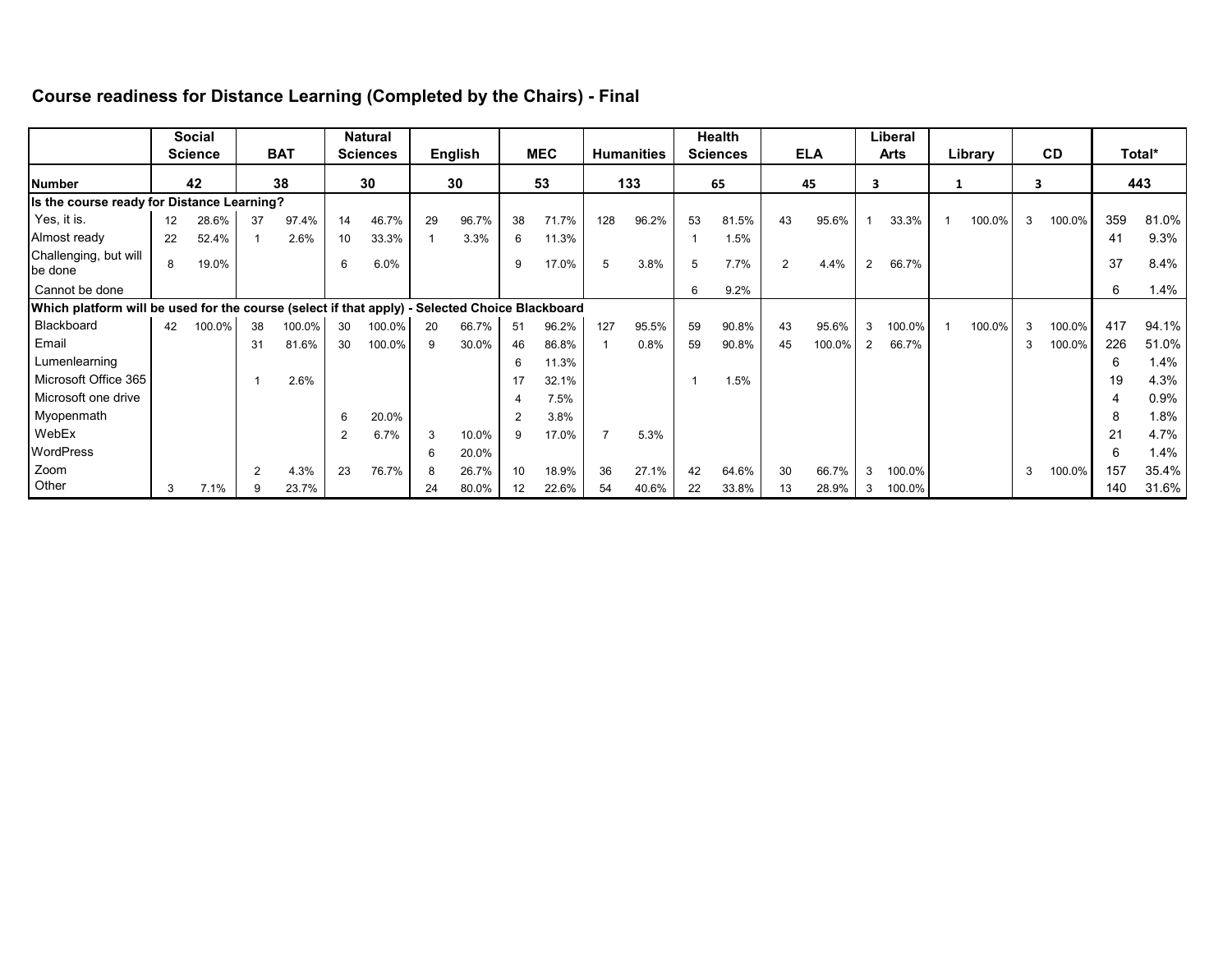## **Other Platforms Listed by Department**

| <b>Social Sciences</b>                                                                     |                |
|--------------------------------------------------------------------------------------------|----------------|
| Additional tools/technologies depend on instructor                                         | $\overline{2}$ |
| Primarily Blackboard - Individual instructor(s) might use other technologies/tools as well | 1              |
| <b>Business &amp; Technology</b>                                                           |                |
| Cengage MindTap                                                                            | 3              |
| Elsevier                                                                                   | 1              |
| Screencastify                                                                              | 1              |
| Wiley+                                                                                     | 4              |
| <b>MEC</b>                                                                                 |                |
| <b>Multisim</b>                                                                            | 3              |
| <b>Instructors' Discretion</b>                                                             | 1              |
| <b>AutoCAD</b>                                                                             | 1              |
| AutoCAD and REVIT                                                                          | 1              |
| <b>CNC Motion</b>                                                                          | 1              |
| https://portal.carnegiemathpathways.org/                                                   | 1              |
| LabVolt and Multisim                                                                       | 1              |
| Multisim and Flowcode8                                                                     | 1              |
| Phet                                                                                       | 1              |
| Zoom and Multisim                                                                          | 1              |
| <b>Humanities</b>                                                                          |                |
| <b>Dropbox</b>                                                                             | 9              |
| <b>Discord</b>                                                                             | 6              |
| youtube                                                                                    | 5              |
| ePortfolio                                                                                 | 3              |
| Skype, Facetime, Google Hangouts                                                           | 3              |
| <b>Slack</b>                                                                               | 3              |
| Twitch                                                                                     | 3              |
| youtube, internet archive                                                                  | 3              |
| Auralia                                                                                    | 2              |
| Facebook Live, YouTube,                                                                    | 2              |
| Skype, Facetime, Google Hangouts                                                           | 1              |
| Cengage Platform                                                                           | 1              |
| Discord, SoundCloud, Twitter, YouTube, Skype, Google Drive                                 | 1              |
| Discord, SoundCloud, YouTube, Skype, Google Drive                                          | 1              |
| Discord, Twitter, Skype, Google Drive                                                      | 1              |
| ePortfolio, Dropbox, Integration of Online Resources from Norton in blackboard             | 1              |
| ePortfolio, Musition, Integration of Norton Online Resources in Blackboard                 | 1              |
| Google classroom                                                                           | 1              |
| Google Docs                                                                                | 1              |
| Google Meet/Twitch/Blackboard Collaborate                                                  | 1              |
| Integration of McGraw-Hill Connect Online Resources into blackboard                        | 1              |
| Integration of Norton Online Resources in Blackboard                                       | 1              |
| YouTube, email                                                                             | 1              |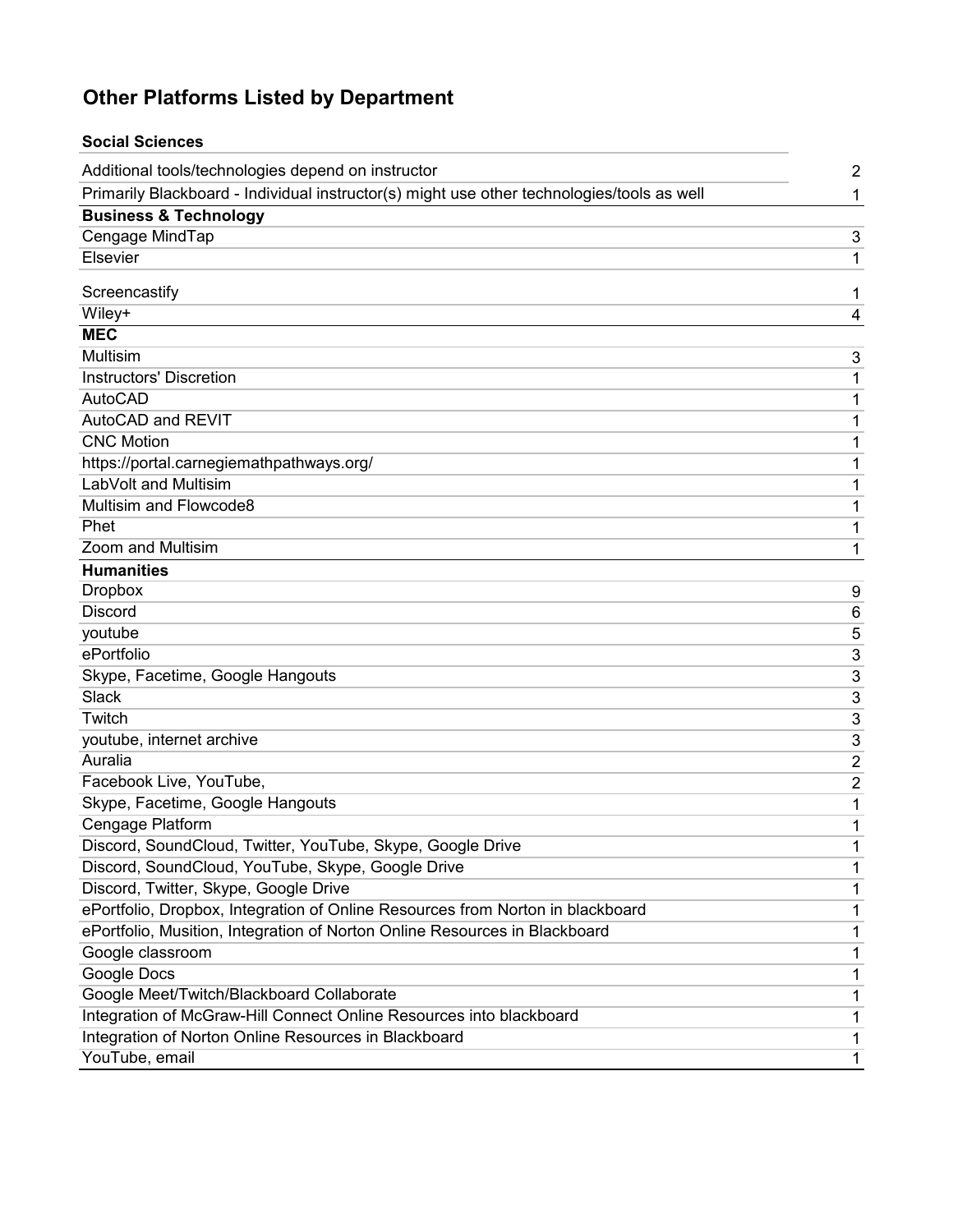| <b>English</b>                                                                                   |                |
|--------------------------------------------------------------------------------------------------|----------------|
| google docs/classroom                                                                            | $\overline{2}$ |
| Blogger                                                                                          | 1              |
| blogger, google docs/classroom                                                                   | 1              |
| dopbox, google docs/classroom/sites, slack, ePortfolio                                           | 1              |
| dropbox, google hangouts                                                                         | 1              |
| ePortfolio, google docs/drive                                                                    | 1              |
| ePortfolio, Padlet.com                                                                           | $\mathbf 1$    |
| ePortfolio, screencast-o-matic                                                                   | 1              |
| google classroom                                                                                 | 1              |
| Google docs                                                                                      | 1              |
| google docs/classroom, dropbox                                                                   | 1              |
| Google docs/classroom, dropbox, slack, ePortfolio                                                | 1              |
| google docs/classroom, Facebook                                                                  | $\mathbf 1$    |
| google docs/classroom, slack                                                                     | $\mathbf 1$    |
| google docs/classroom, slack, screencast-o-matic                                                 | 1              |
| google docs/classroom/hangouts, blogger, ePortfolio, academic commons, you tube                  | 1              |
| google drive                                                                                     | 1              |
| Google drive/docs/classroom                                                                      | 1              |
| Manifold                                                                                         | $\mathbf{1}$   |
| Not offering ENA099                                                                              | 1              |
| skype                                                                                            | 1              |
| slack, google hangouts                                                                           | 1              |
| This course is cross-listed with Humanities and being taught by a Humanities faculty. Check with |                |
| him about the platform                                                                           | 1              |
| <b>Liberal Arts</b>                                                                              |                |
| Digication, Slack                                                                                | 1              |
| ePortfolio                                                                                       | 1              |
| Slack, Google Drive, Google Hangout, Discord                                                     | 1              |
| ELA                                                                                              |                |
| Digication                                                                                       | 13             |
| <b>Health Sciences</b>                                                                           |                |
| <b>Virtual Simulation Software</b>                                                               | 12             |
| Open source Physical Theapy Videos approved by faculty                                           | 5              |
| ePortfolio                                                                                       | 2              |
| Connect through textbook software                                                                | 1              |
| ePortfolio / Clinical Portion will be held once clinical sites reopen                            | 1              |
| Whats app                                                                                        | $\mathbf{1}$   |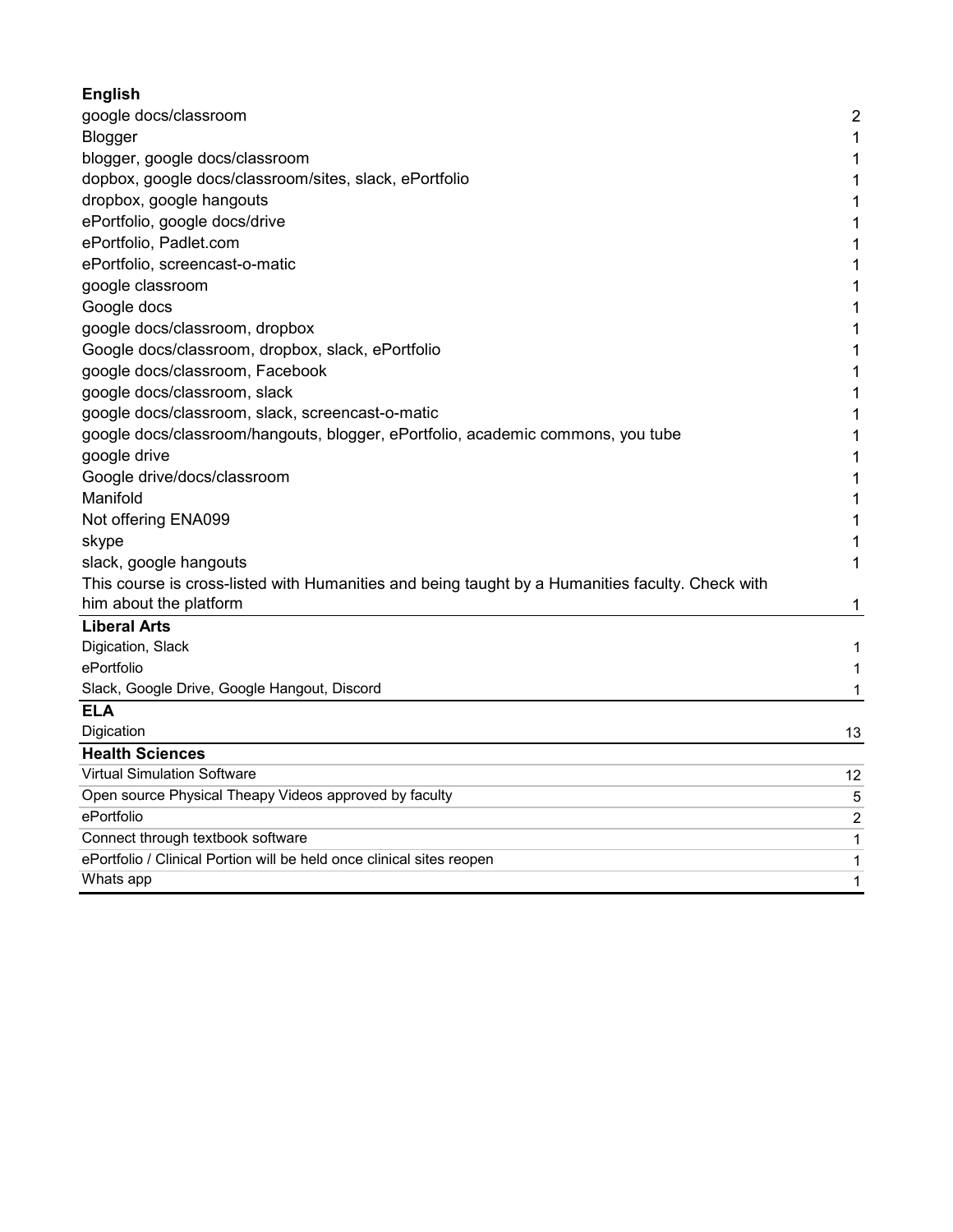#### **Please explain why it can not be done and what solutions**

#### **Health Science**

| 20% of students will complete course on time, the other blocks of students cannot resume until teaching farm |               |
|--------------------------------------------------------------------------------------------------------------|---------------|
| reopens                                                                                                      |               |
| for now - As per the quideline from CAPTE, no substitutions maybe used to replace the clinical education     |               |
| requirement set by the program                                                                               | $\mathcal{P}$ |
| Lecture portion will be done distance learning, lab part has to be in person                                 | 1             |
| Lecture portion will be done distance learning, lab part has to be in person with live animals               | 1.            |
| Seminar portion will be held through distance learning. Clinial hours are on hold till sites reopen          |               |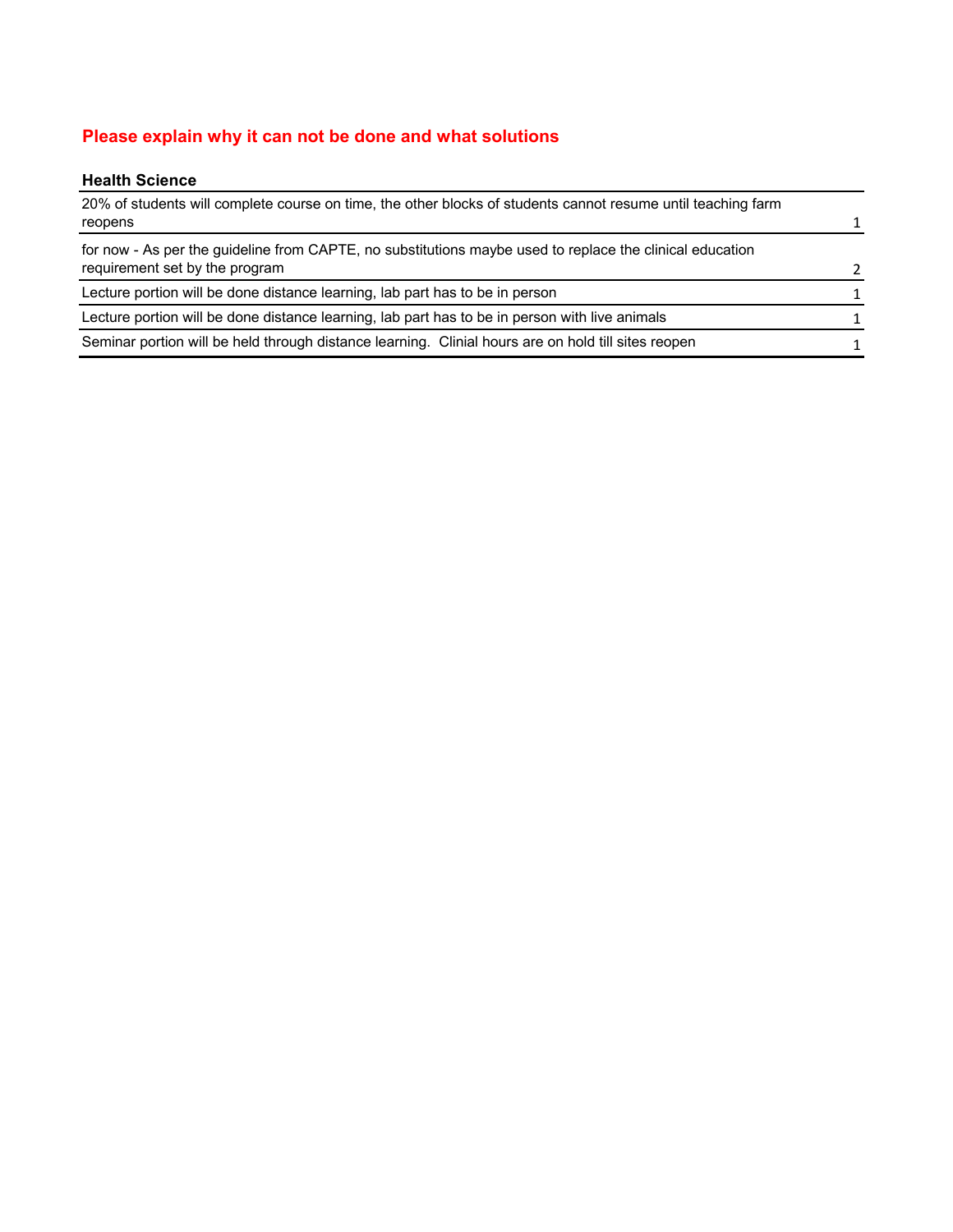## **Faculty Surveys Combining Chairs and Faculty Total**

|                                                                             |         | <b>Total Chairs</b><br><b>Total faculty</b> |         |       |                |       |  |
|-----------------------------------------------------------------------------|---------|---------------------------------------------|---------|-------|----------------|-------|--|
| <b>Response rate</b>                                                        | 279/317 | 88.0%                                       | 202/633 | 31.9% | 481/950        | 50.6% |  |
| <b>Number</b>                                                               |         | 279                                         |         | 202   | 481            |       |  |
| Does the faculty member have:                                               |         |                                             |         |       |                |       |  |
| Desktop computer or laptop                                                  | 272     | 97.5%                                       | 197     | 97.5% | 469            | 97.5% |  |
| Tablet or iPad                                                              | 120     | 43.0%                                       | 82      | 40.6% | 202            | 42.0% |  |
| Smartphone                                                                  | 217     | 77.8%                                       | 152     | 75.2% | 369            | 76.7% |  |
| Does the faculty member have access to the internet at home?                |         |                                             |         |       |                |       |  |
| Yes, and it can be used for the<br>classwork                                | 265     | 95.3%                                       | 188     | 93.1% | 453            | 94.2% |  |
| Yes, but it is too slow for the<br>classwork                                | 10      | 3.6%                                        | 9       | 4.5%  | 19             | 4.0%  |  |
| No, but I have internet access<br>elsewhere                                 | 3       | 1.1%                                        | 4       | 2.0%  | 5              | 1.0%  |  |
| No access to the internet                                                   |         |                                             | 1       | 0.5%  | 1              | 0.2%  |  |
| How ready is this faculty member to teach a fully distance learning course? |         |                                             |         |       |                |       |  |
| Has previous experience teaching a<br>fully distance learning course        | 43      | 15.4%                                       | 37      | 18.3% | 80             | 16.6% |  |
| Is familiar with distance learning<br>teaching tools                        | 101     | 36.2%                                       | 64      | 31.7% | 165            | 34.3% |  |
| Has limited experience with distance<br>learning teaching tools             | 78      | 28.0%                                       | 63      | 31.2% | 141            | 29.3% |  |
| Never used any distance learning<br>teaching tools                          | 55      | 19.7%                                       | 33      | 16.3% | 88             | 18.3% |  |
| Other:                                                                      | 2       | 0.7%                                        | 5       | 2.5%  | $\overline{7}$ | 1.5%  |  |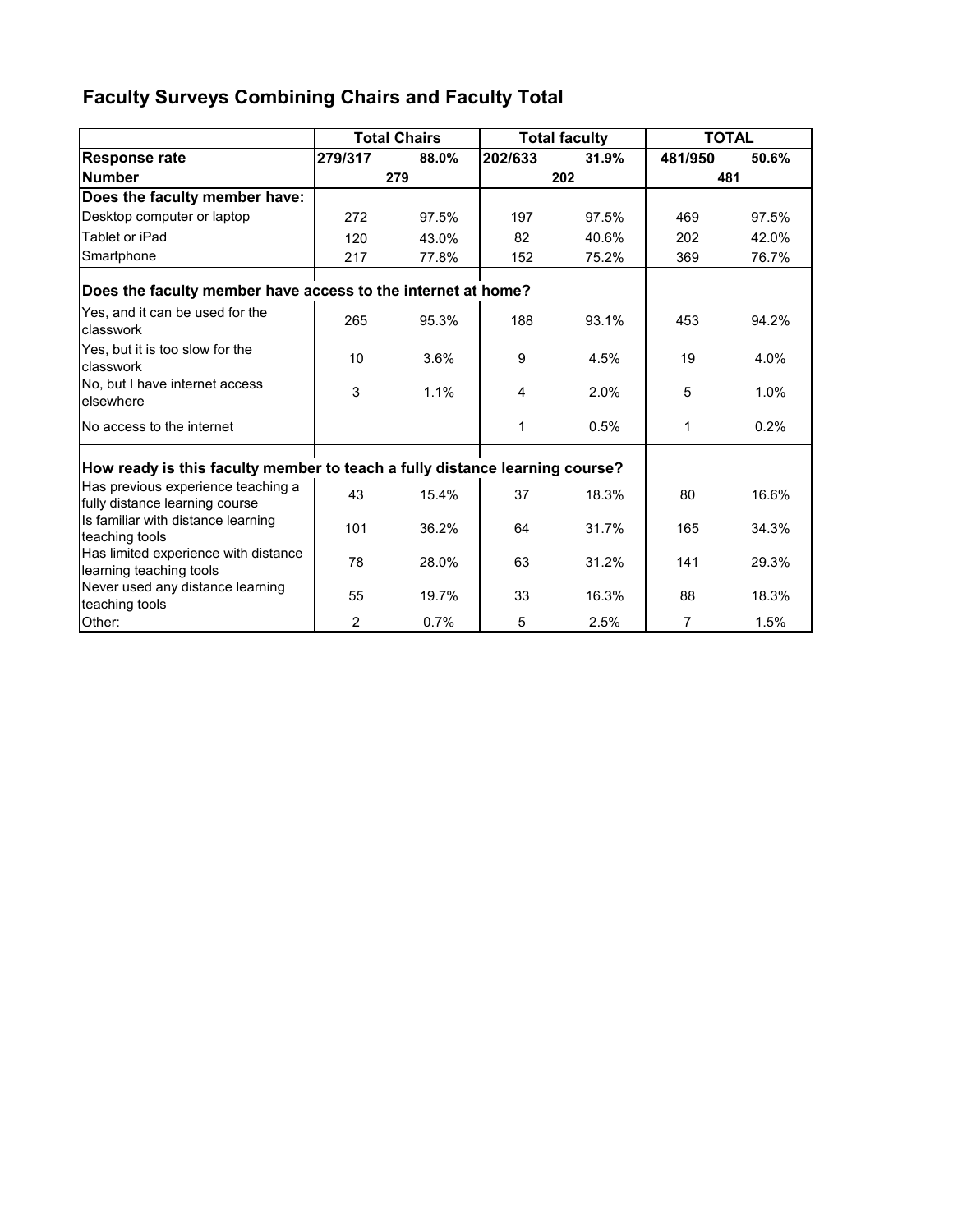# **Faculty Surveys Completed by the Department Chairs**

| <b>Social Science</b>                                                       |                | <b>BAT</b> |                |        | <b>Natural Sciences</b> |        | <b>Liberal Arts</b> |        | <b>CD</b>      | <b>TOTAL</b><br>279 |                |                         |
|-----------------------------------------------------------------------------|----------------|------------|----------------|--------|-------------------------|--------|---------------------|--------|----------------|---------------------|----------------|-------------------------|
| <b>Number</b>                                                               | 114            |            | 67             |        | 71                      |        |                     | 25     |                |                     |                | $\overline{\mathbf{2}}$ |
| Does the faculty member have:                                               |                |            |                |        |                         |        |                     |        |                |                     |                |                         |
| Desktop computer or laptop                                                  | 108            | 94.7%      | 67             | 100.0% | 71                      | 100.0% | 24                  | 96.0%  | $\overline{2}$ | 100.0%              | 272            | 97.5%                   |
| Tablet or iPad                                                              | 47             | 41.2%      | 28             | 41.8%  | 33                      | 46.5%  | 11                  | 44.0%  | 1              | 50.0%               | 120            | 46.0%                   |
| Smartphone                                                                  | 88             | 77.2%      | 44             | 65.7%  | 64                      | 90.1%  | 19                  | 76.0%  | $\overline{2}$ | 100.0%              | 217            | 83.1%                   |
| Does the faculty member have access to the internet at home?                |                |            |                |        |                         |        |                     |        |                |                     |                |                         |
| Yes, and it can be used for<br>the classwork                                | 103            | 90.4%      | 64             | 95.5%  | 71                      | 100.0% | 25                  | 100.0% | $\overline{2}$ | 100.0%              | 265            | 95.3%                   |
| Yes, but it is too slow for the<br>classwork                                | 8              | 7.0%       | $\overline{2}$ | 3.0%   |                         |        |                     |        |                |                     | 10             | 3.6%                    |
| No, but I have internet access<br>elsewhere                                 | $\overline{2}$ | 1.8%       | $\mathbf{1}$   | 1.5%   |                         |        |                     |        |                |                     | 3              | 1.1%                    |
| <b>Please specify</b>                                                       |                |            | Friend's home  |        |                         |        |                     |        |                |                     |                |                         |
| How ready is this faculty member to teach a fully distance learning course? |                |            |                |        |                         |        |                     |        |                |                     |                |                         |
| Has previous experience<br>teaching a fully distance                        | 15             | 13.2%      | 14             | 20.9%  | 10                      | 14.1%  | 3                   | 12.0%  | $\mathbf{1}$   | 50.0%               | 43             | 15.4%                   |
| Is familiar with distance<br>learning teaching tools                        | 36             | 31.6%      | 21             | 31.3%  | 31                      | 43.7%  | 12                  | 48.0%  | $\mathbf{1}$   | 50.0%               | 101            | 36.2%                   |
| Has limited experience with<br>distance learning teaching                   | 42             | 36.8%      | 11             | 16.4%  | 16                      | 22.5%  | 9                   | 36.0%  |                |                     | 78             | 28.0%                   |
| Never used any distance<br>learning teaching tools                          | 19             | 16.7%      | 21             | 31.3%  | 14                      | 19.7%  | 1                   | 4.0%   |                |                     | 55             | 19.7%                   |
| Other:                                                                      | 2              | 1.8%       |                |        |                         |        |                     |        |                |                     | $\overline{2}$ | 0.7%                    |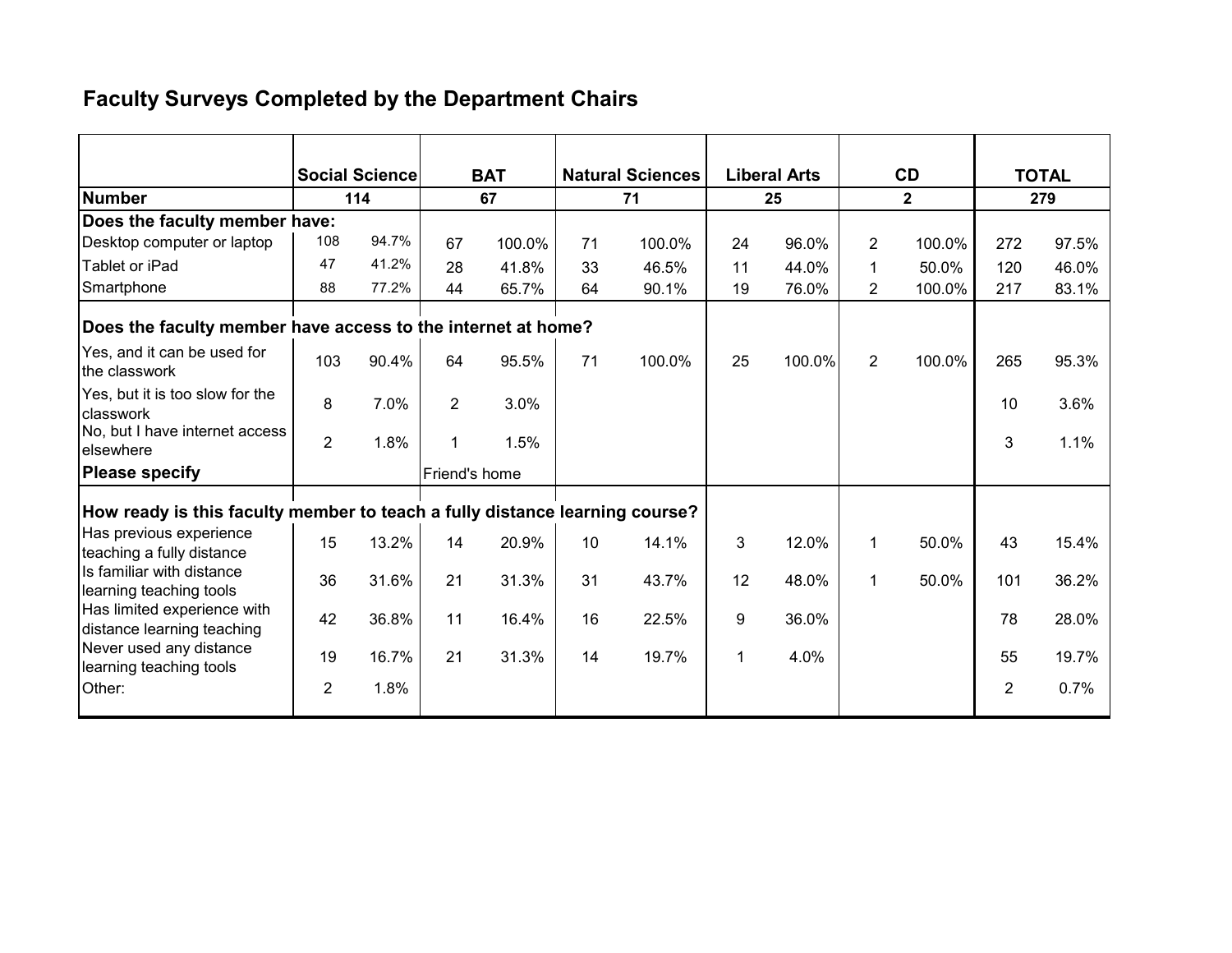## **Faculty Surveys Completed by the Faculty**

|                                                                             | <b>ELA</b>                                                                                            |        |                               | <b>English</b>                                                                   | <b>Health Sciences</b> |       | <b>Humanities</b>                             |                                                | <b>MEC</b>         |                                              | Library      |                   | <b>TOTAL</b> |       |
|-----------------------------------------------------------------------------|-------------------------------------------------------------------------------------------------------|--------|-------------------------------|----------------------------------------------------------------------------------|------------------------|-------|-----------------------------------------------|------------------------------------------------|--------------------|----------------------------------------------|--------------|-------------------|--------------|-------|
| <b>Number</b><br>34                                                         |                                                                                                       | 56     | 31                            |                                                                                  | 39                     |       | 41                                            |                                                | 1                  |                                              | 202          |                   |              |       |
| Does the faculty member have:                                               |                                                                                                       |        |                               |                                                                                  |                        |       |                                               |                                                |                    |                                              |              |                   |              |       |
| Desktop computer or laptop                                                  | 34                                                                                                    | 100.0% | 56                            | 100.0%                                                                           | 30                     | 96.8% | 38                                            | 97.4%                                          | 38                 | 92.7%                                        | -1           | 100.0%            | 197          | 97.5% |
| Tablet or iPad                                                              | 13                                                                                                    | 38.2%  | 22                            | 39.3%                                                                            | 12                     | 38.7% | 17                                            | 43.6%                                          | 18                 | 43.9%                                        |              |                   | 82           | 40.6% |
| Smartphone                                                                  | 24                                                                                                    | 70.6%  | 49                            | 87.5%                                                                            | 24                     | 77.4% | 28                                            | 71.8%                                          | 27                 | 65.9%                                        |              |                   | 152          | 75.2% |
| Does the faculty member have access to the internet at home?                |                                                                                                       |        |                               |                                                                                  |                        |       |                                               |                                                |                    |                                              |              |                   |              |       |
| Yes, and it can be used for<br>the classwork                                | 34                                                                                                    | 100.0% | 55                            | 98.2%                                                                            | 28                     | 93.3% | 34                                            | 87.2%                                          | 37                 | 90.2%                                        |              |                   | 188          | 93.5% |
| Yes, but it is too slow for the<br>classwork                                |                                                                                                       |        | 1                             | 1.8%                                                                             | $\overline{2}$         | 6.7%  | 3                                             | 7.7%                                           | 3                  | 7.3%                                         |              |                   | 9            | 4.5%  |
| No. but I have internet access<br>elsewhere                                 |                                                                                                       |        |                               |                                                                                  |                        |       | $\overline{2}$                                | 5.1%                                           | $\mathbf{1}$       | 2.4%                                         | $\mathbf 1$  | 100.0%            | 4            | 2.0%  |
| No access to the internet                                                   |                                                                                                       |        |                               |                                                                                  |                        |       |                                               |                                                |                    |                                              |              |                   |              |       |
| <b>Other: Please specify</b>                                                |                                                                                                       |        |                               |                                                                                  |                        |       | <b>NYC Free Wifi</b><br><b>Mobile Hotspot</b> |                                                |                    |                                              | house        | Go to my fiancé's |              |       |
| How ready is this faculty member to teach a fully distance learning course? |                                                                                                       |        |                               |                                                                                  |                        |       |                                               |                                                |                    |                                              |              |                   |              |       |
| Has previous experience<br>teaching a fully distance                        | 4                                                                                                     | 11.8%  | 9                             | 16.1%                                                                            | 4                      | 12.9% | 14                                            | 35.9%                                          | 5                  | 12.2%                                        | $\mathbf{1}$ | 100.0%            | 37           | 18.3% |
| Is familiar with distance<br>learning teaching tools                        | 11                                                                                                    | 32.4%  | 19                            | 33.9%                                                                            | 9                      | 29.0% | 8                                             | 20.5%                                          | 17                 | 41.5%                                        |              |                   | 64           | 31.7% |
| Has limited experience with<br>distance learning teaching                   | 13                                                                                                    | 38.2%  | 19                            | 33.9%                                                                            | 12                     | 38.7% | 10                                            | 25.6%                                          | 9                  | 22.0%                                        |              |                   | 63           | 31.2% |
| Never used any distance<br>learning teaching tools                          | 5                                                                                                     | 14.7%  | 8                             | 14.3%                                                                            | 6                      | 19.4% | 5                                             | 12.8%                                          | 9                  | 22.0%                                        |              |                   | 33           | 16.3% |
| Other:                                                                      |                                                                                                       |        |                               | 1.8%                                                                             |                        |       | $\overline{c}$                                | 5.1%                                           | -1                 | 2.4%                                         |              |                   | 5            | 2.5%  |
|                                                                             | I spent Instr. Week<br>preparing students for<br>using e-mails and did<br>one wr. assignment<br>today |        | vou define<br>teaching tool"? | don't know how<br>"distance learning<br>could that include<br>email, blackboard. |                        |       | learning, choral<br>ensemble                  | My discipline does not<br>transfer to distance | distance learning, | I have never taught<br>but I prepared alone. |              |                   |              |       |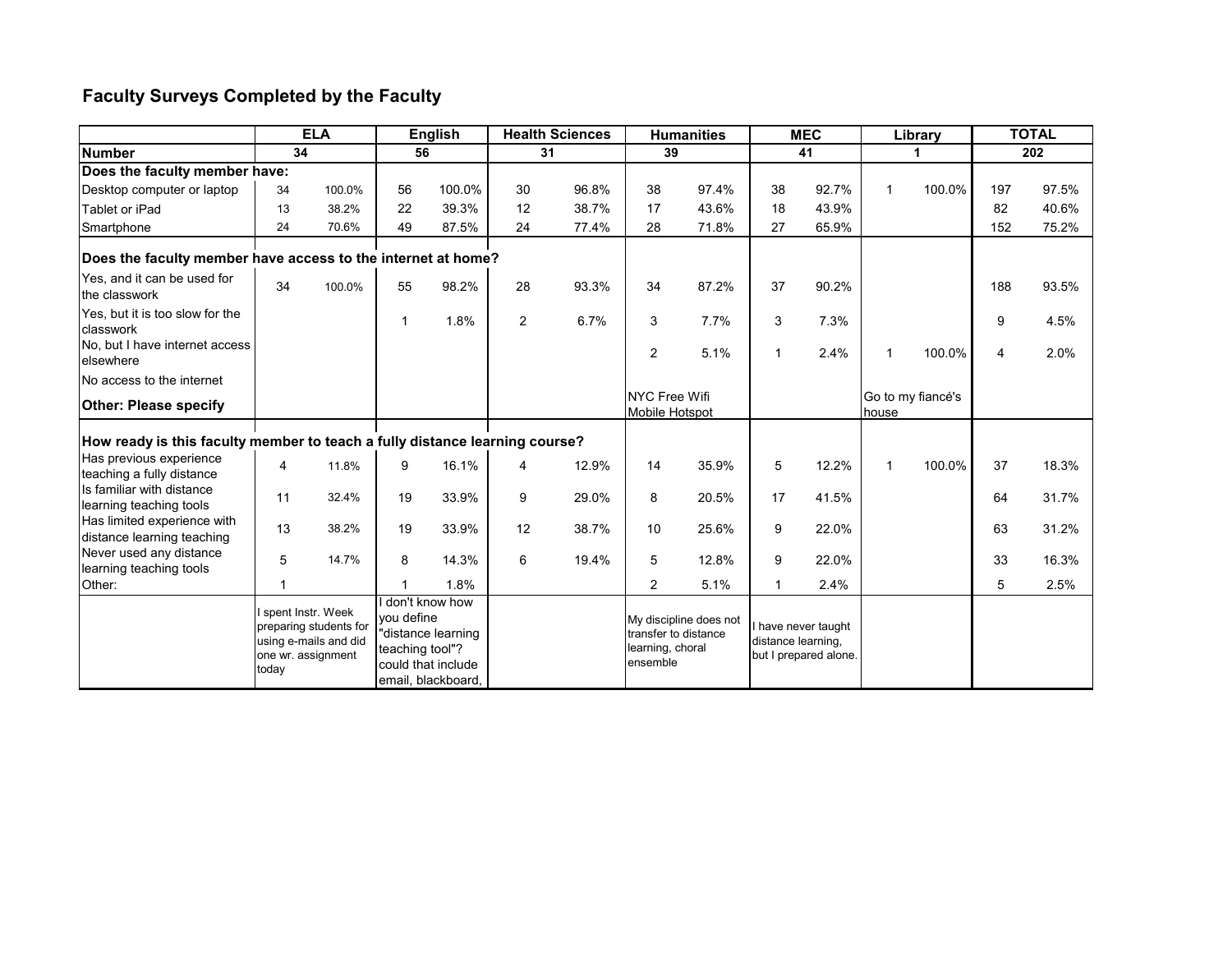# **Student Survey about the Transition to Distance Learning (March 17-20)**

| <b>Response rate</b>                                                                             |      | 17.6% |
|--------------------------------------------------------------------------------------------------|------|-------|
| <b>Number of Respondents</b>                                                                     | 2449 |       |
| Do you have the following at home (check all that apply):                                        |      |       |
| Desktop computer or laptop                                                                       | 1899 | 77.5% |
| Tablet or iPad                                                                                   | 591  | 24.1% |
| Smartphone                                                                                       | 1541 | 62.9% |
| None of the above                                                                                | 86   | 3.5%  |
| Do you have access to the internet at home:                                                      |      |       |
| Yes, and it can be used for my classwork                                                         | 1857 | 75.8% |
| Yes, but it is too slow for my classwork                                                         | 400  | 16.3% |
| No, but I can use the internet in the local library for my                                       |      |       |
| classwork                                                                                        | 17   | 0.7%  |
| No, but I have internet access elsewhere. Please specify                                         | 33   | 1.3%  |
| I don't have access to the internet                                                              | 101  | 4.1%  |
| Can you download the software you need for your classes to the device (desktop computer, laptop, |      |       |
| tablet) you have?                                                                                |      |       |
| Yes                                                                                              | 1545 | 64.8% |
| Yes, My device can only work with some of the software                                           | 522  | 21.9% |
| packages I need                                                                                  |      |       |
| No                                                                                               | 203  | 8.5%  |
| No, I don't have a device                                                                        | 114  | 4.8%  |
| Have you ever taken an online class before?                                                      |      |       |
| Yes                                                                                              | 344  | 14.3% |
| No                                                                                               | 2054 | 85.7% |
| How satisfied are you with your Distance Learning courses?                                       |      |       |
| Very satisfied                                                                                   | 164  | 8.0%  |
| Satisfied                                                                                        | 903  | 44.3% |
| Unsatisfied                                                                                      | 680  | 33.4% |
| Very unsatisfied                                                                                 | 291  | 14.3% |
| My courses are not provided online                                                               | 243  | 10.7% |
| What online platform do your courses use? (check all that apply)                                 |      |       |
| Blackboard                                                                                       | 2184 | 89.2% |
| Email                                                                                            | 1418 | 57.9% |
| lumenlearning                                                                                    | 507  | 20.7% |
| Microsoft Office 365                                                                             | 420  | 17.1% |
| Microsoft one drive                                                                              | 129  | 5.3%  |
| Moodle                                                                                           | 8    | 0.3%  |
| Myopenmath                                                                                       | 45   | 1.8%  |
| Schoology                                                                                        | 15   | 0.6%  |
| WebEx                                                                                            | 39   | 1.6%  |
| <b>WordPress</b>                                                                                 | 53   | 2.2%  |
| Zoom                                                                                             | 373  | 15.2% |
| None                                                                                             | 25   | 1.0%  |
| Other                                                                                            | 248  | 10.1% |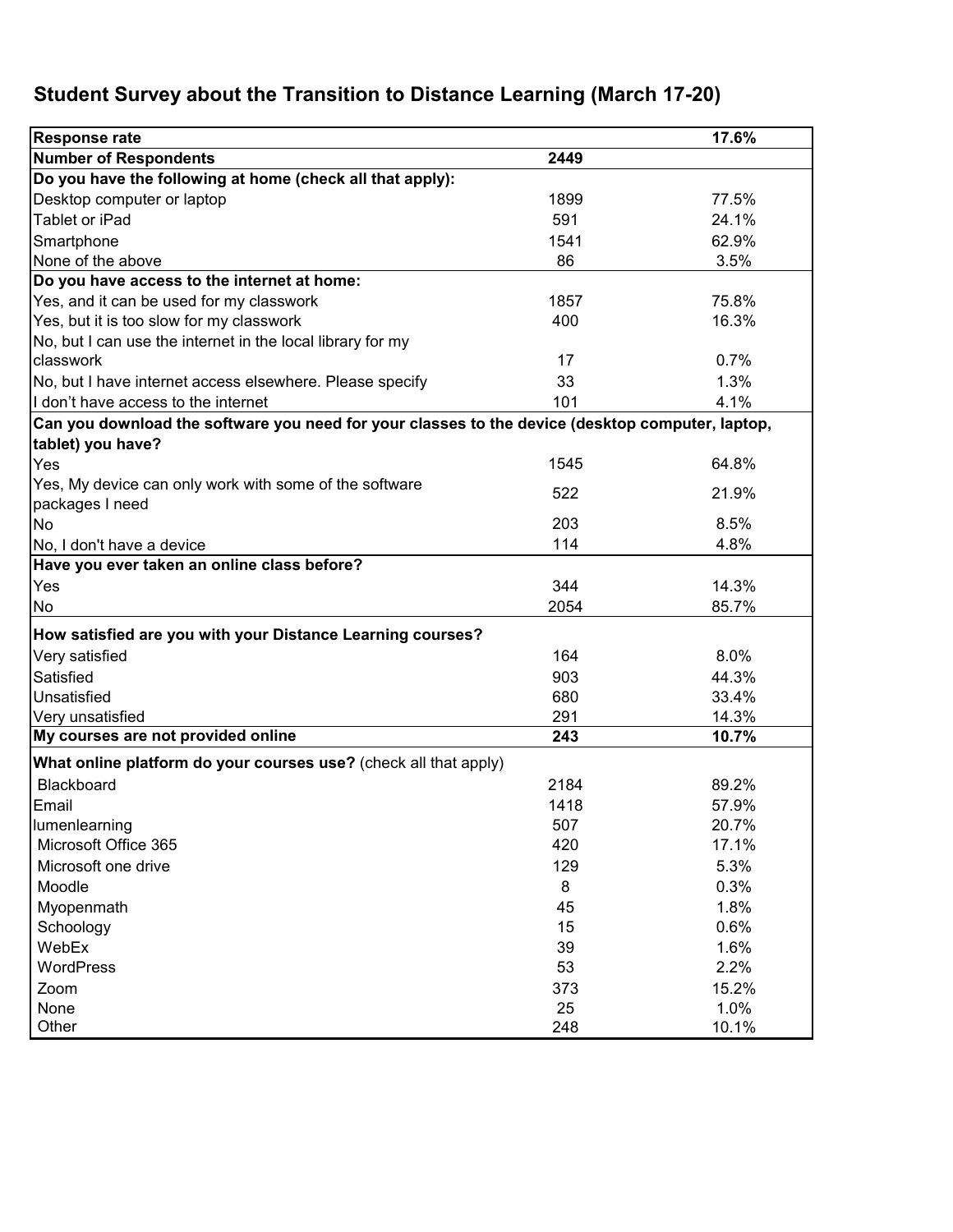#### **Other online platforms**

| Slack                | 32                      |
|----------------------|-------------------------|
| Launchpad            | 24                      |
| Google classroom     | 20                      |
| ePortfolio           | 18                      |
| Google Drive         | 11                      |
| Cengage              | 10                      |
| <b>Wiley Plus</b>    | 10                      |
| <b>Discord</b>       | 6                       |
| Connect              | 5                       |
| Google.doc           | 5                       |
| Mc-Graw Hill Connect | 4                       |
| Piazza               | 4                       |
| Sapling              | 4                       |
| Blogger              | 3                       |
| Dropbox              | 3                       |
| Microsoft Team       | $\overline{3}$          |
| Skype                | $\overline{3}$          |
| Remind               | $\overline{3}$          |
| Google               | $\overline{2}$          |
| Hangouts             | $\overline{2}$          |
| Lumen OHM            | $\overline{c}$          |
| My LaGuardia         | $\overline{\mathbf{c}}$ |
| Pearson mathlab      | $\overline{2}$          |
| Pearson'master       | $\overline{c}$          |
| Pearson's            | $\overline{2}$          |
| Sapling Learning     | $\overline{2}$          |
| YouTube              | $\overline{c}$          |
| MindTap              | $\overline{c}$          |
| skype business       | $\overline{2}$          |
| Adobe creative suite | $\mathbf 1$             |
| Adobe connect        | 1                       |
| Aleks                | 1                       |
| Alison               | 1                       |
| Codeblocks           | 1                       |
| checkology           | 1                       |
| Conectados           | 1                       |
| <b>Cuny Commons</b>  | 1                       |
| <b>Drive</b>         | 1                       |
| Esl99.pbworks.com    | 1                       |
| Excel                | 1                       |
| Facebook             | 1                       |
| Gmail                | 1                       |
| Goreact              | 1                       |
| <b>Ilearn</b>        | 1                       |